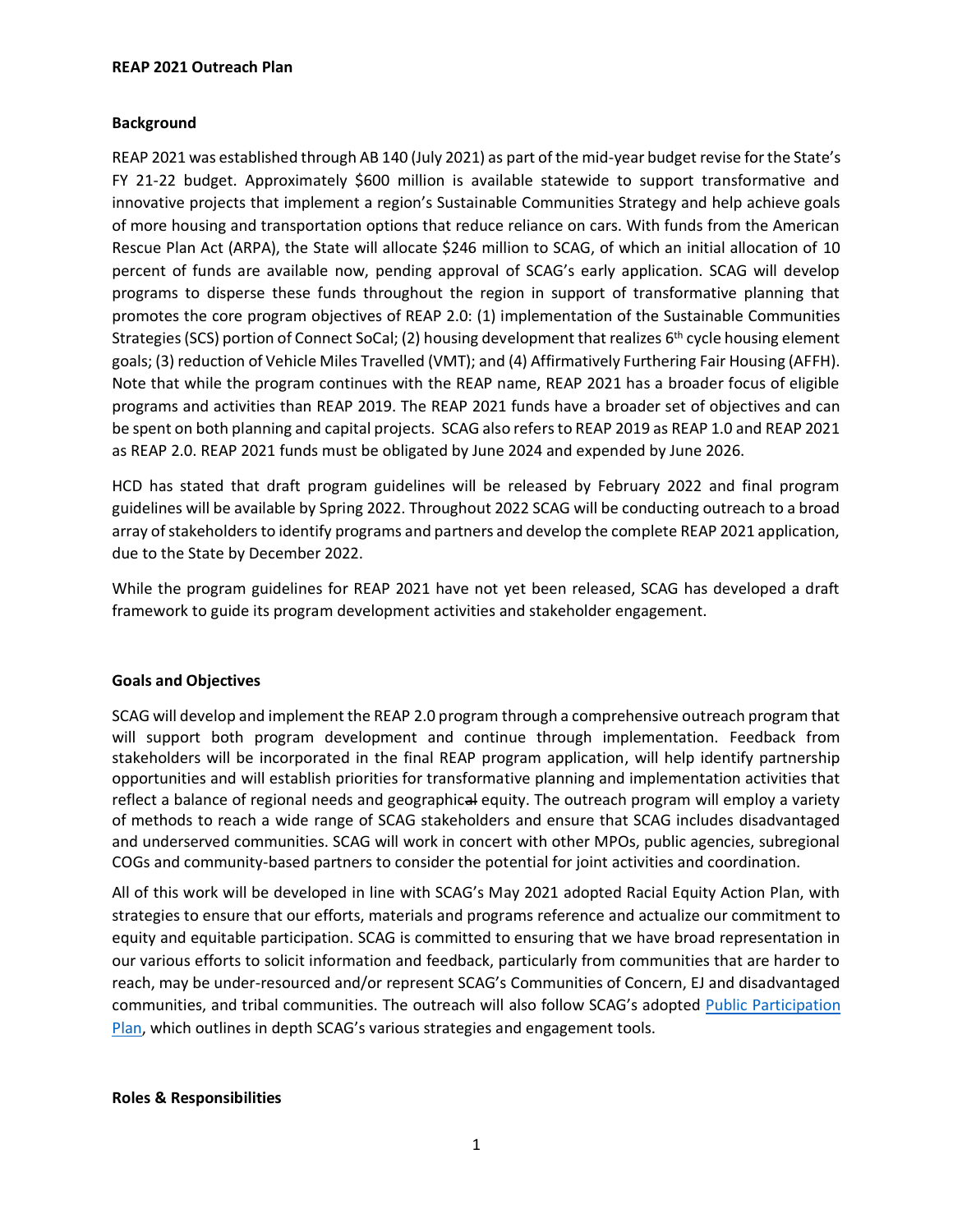SCAG's Planning and Government and Public Affairs (GPA) Divisions will work in concert to maximize stakeholder outreach and incorporate feedback into the final REAP 2.0 application and program implementation. SCAG has identified two Community Engagement Specialists to lead the outreach and engagement activities at the program-wide level, as well as support department staff in the programspecific level engagement and program development. The Community Engagement Specialists will serve as the point of contact to the public and will manage all consultant contracts with REAP 2.0 outreach related scopes of work. The Community Engagement Specialists will regularly communicate with regional partners and stakeholders on the outreach programs progress and manage the activities identified in this plan.

## **Target Stakeholders**

The community engagement efforts will both inform and engage a range of constituents and stakeholders throughout the six-county region, as identified in SCAG's Public Participation Plan.

SCAG seeks to ensure that diverse populations are involved in the regional planning process. Equity will serve as a guiding principle; we will ensure that members of disadvantaged and underserved communities are reached by employing traditional and innovative outreach methods. To ensure effective and meaningful communication, the outreach team will need to develop an understanding of the target audience's commonly spoken languages, cultural sensitivities, access to technology, and preferred communications.

Target stakeholders for the REAP 2021 program include:

- Advocacy groups (environmental, housing & transportation)
- City managers
- Community development representatives
- Community-based organizations
- Educational community and institutions
- Elected officials
- Financial sector representatives
- General public
- Governmental and public agencies
- Health and wellness representatives
- Housing trust funds
- Housing developers (non-profit and for-profit)
- Land use experts
- Minority and low-income populations
- Neighborhood and community groups
- Non-profit organizations
- Organizations serving rural area residents
- Philanthropy
- Planners
- Public and private transportation operators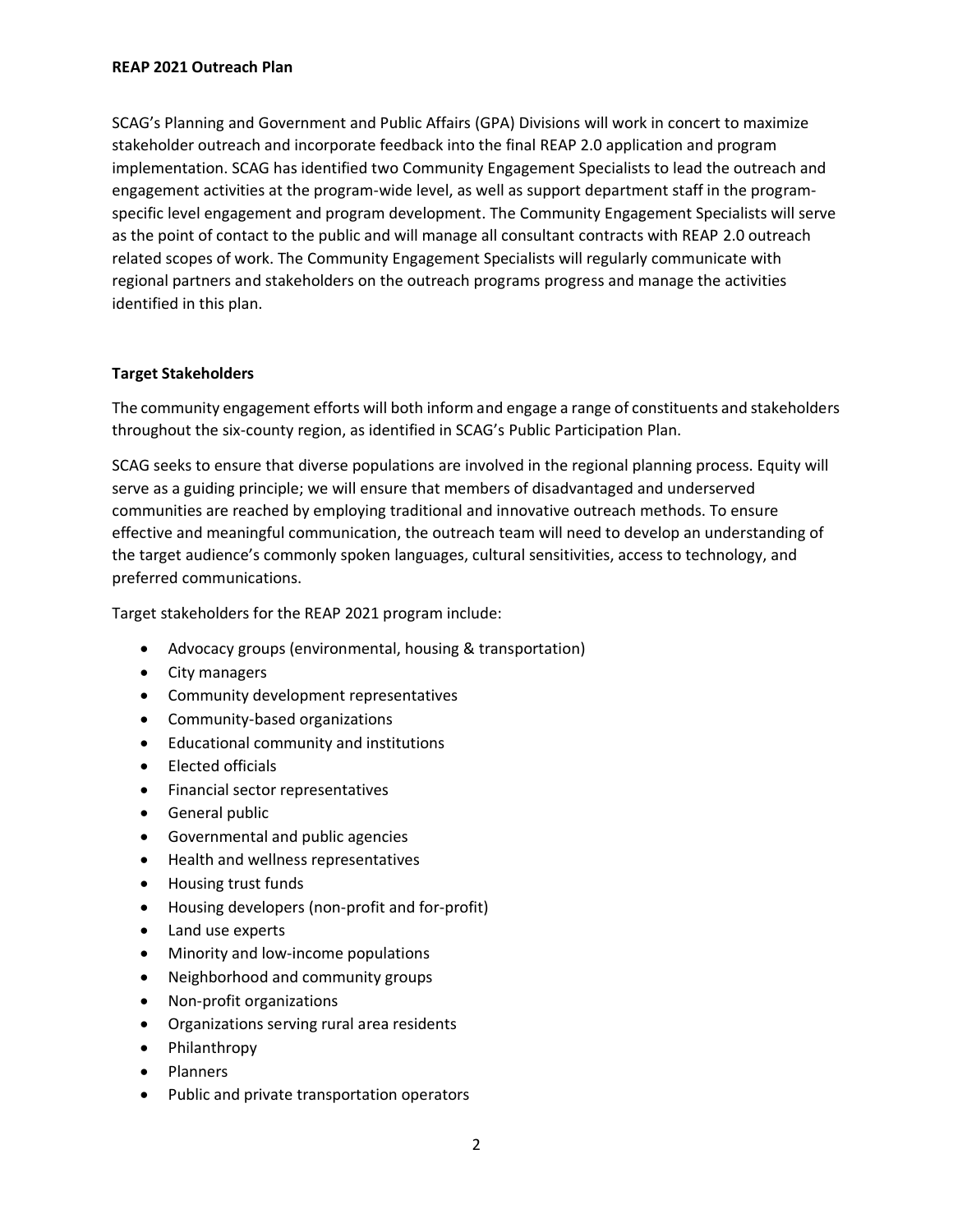- Subregional organizations
- Technology vendors
- Transportation planning agencies
- Tribal Governments
- Utility providers

# **Applying Past Outreach to Program Development**

In recent years, SCAG has completed several projects related to the core program objectives of REAP 2.0. SCAG will build on past work by pairing the past program outreach outcomes with new and innovative outreach activities outlined throughout this plan. SCAG will apply outreach from the following programs to our REAP 2.0 program development: SCS/RTP development and implementation strategy (adopted 2020), Housing Production Study (completed in 2021), Inclusive Economic Recovery Strategy (adopted in 2021), the Racial Equity Action Plan (Adopted in 2021) and the REAP 1.0 program (developed 2020-21, ongoing implementation). These programs have allowed for feedback on how SCAG engages with the public, identification of priority projects, and identification of existing efforts across the region.

# **Outreach Materials & Website**

Visual and written content that convey key information about the REAP 2.0 program and SCAG's approach to development of the program will be developed for online engagement, newsletters, social media, and websites. These materials may include fact sheets, FAQs, PowerPoint presentations, comment cards, maps, charts, infographics, timelines, surveys and other related resources. To build relationships and trust, the complexity of the information and materials presented to the community should be presented in language that is easy to understand. Materials will be translated upon request.

A dedicated website will be developed for the REAP 2.0 program. The above-referenced program materials will be included on the website, along with links to Staff Reports and other policy committee materials.

Ongoing program updates will also be issued by regular email blasts. SCAG will ensure that all interested parties receive these updates.

# **Early-Stage Framework Development Outreach**

Based on the REAP 2021 Trailer Bill language, SCAG staff drafted a program framework as a starting place to guide conversations with stakeholders and overall program development. Early outreach to targeted stakeholders on the draft framework took place from October 2021 through February 2022. During this time SCAG coordinated with internal staff and regional partners to solicit feedback and update the framework as new REAP 2.0 program information was released from the State. Some notable outreach activities and accomplishments during this time include: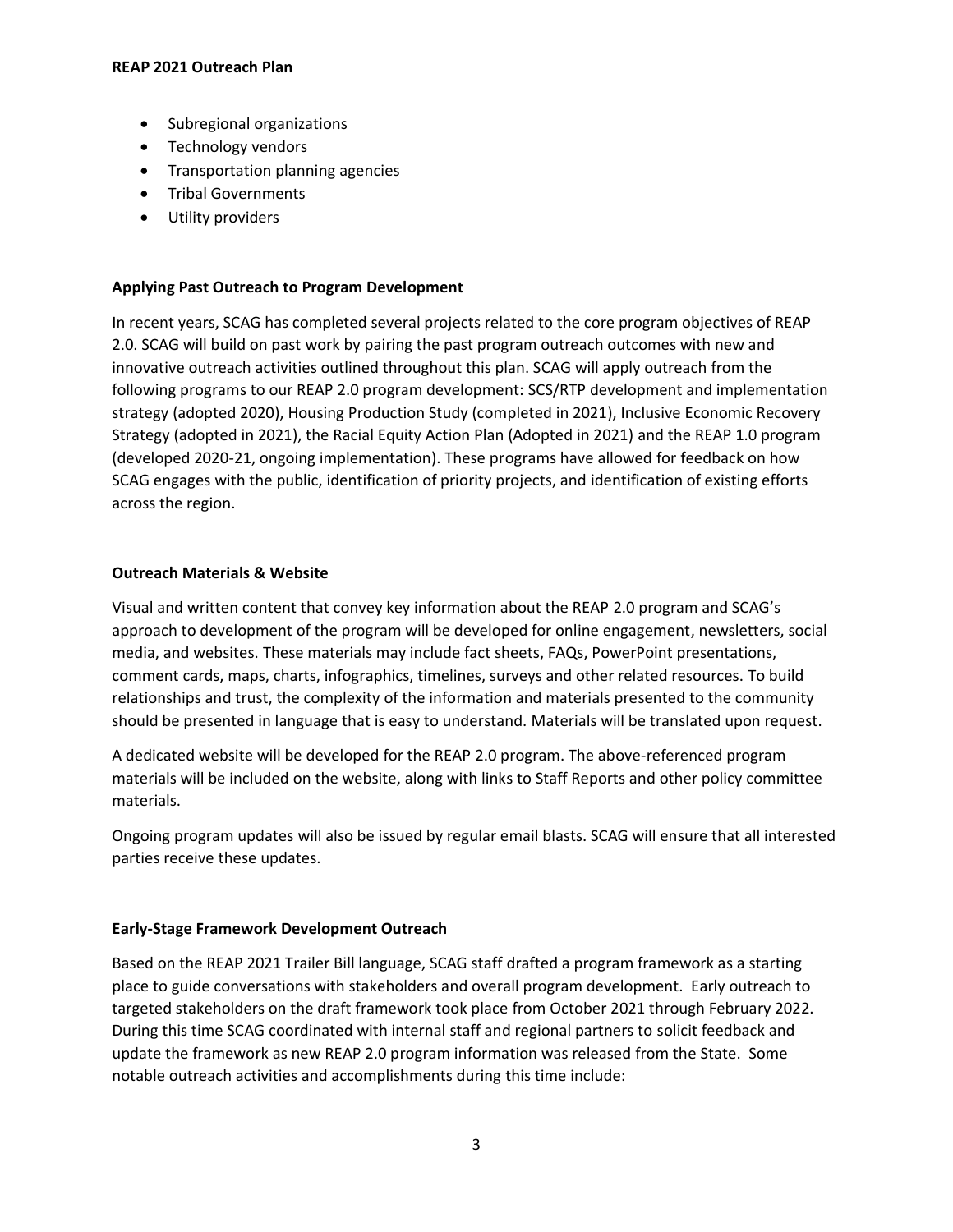- SCAG issued a survey to Subregional COGs and hosted two listening sessions to learn more about Subregional COG priorities and begin identifying potential opportunities for partnership. Based on feedback, SCAG s requesting funding in its advance application to support outreach and engagement partnership opportunities for the Subregional COGs and will schedule one-onone meetings to further discuss staffing support, as appropriate.
- SCAG staff presented the draft programmatic areas to SCAG Policy Committees in October 2021 and incorporated feedback in the draft framework.
- SCAG conducted informal meetings with utility providers and other trade associations to identify Housing Supportive Infrastructure Program initiatives and partnership opportunities. These meetings helped SCAG identify the concept of an Industry Forum and soliciting a Request for Information (RFI) as the best approach to program development.
- SCAG staff presented a program overview and outreach update to the Regional Housing Working Group.
- SCAG staff conducted several informal meetings with each of the region's county transportation commissions (CTCs), assessing potential projects in the pipeline as well as new developments that could be fostered with new REAP 2.0 funding. Further discussions were held during formally scheduled CTC planning director meetings to better gauge potential project types and associated costs.
- SCAG staff conducted numerous informal industry briefings to better understand the technology landscape specific to the potential for development and implementation of various transformative transportation strategies. More formally, SCAG issued an RFI in August of 2021 to solicit information about technology requirements to support a Mobility Wallet Pilot Program. SCAG staff will be using the responses to help formulate the initial groundwork necessary to support REAP 2021 funded pilot initiatives.

### **Program Development Outreach Plan**

Using the draft framework as a starting place for discussion, throughout April - June 2022, SCAG will plan and host REAP 2.0 program wide outreach to capture stakeholder feedback and further refine the program specific areas that will drive the full program application.

### *Virtual Information Sessions*

SCAG will host two virtual information sessions in early April for SCAG staff to present a PowerPoint presentation of the draft framework and host a question-and-answer segment. During the virtual sessions, participants will be encouraged to submit a comment card, which will be made available during the session, through the project website, and by email. Through the comment cards we hope to gather stakeholder input on priority program areas, suggested changes and framework aspects that they would like to remain the same.

### *Framework Workshop*

SCAG will post the draft framework to the program website in late March. There will be a opencomment period at the time the framework is posted and throughout late April.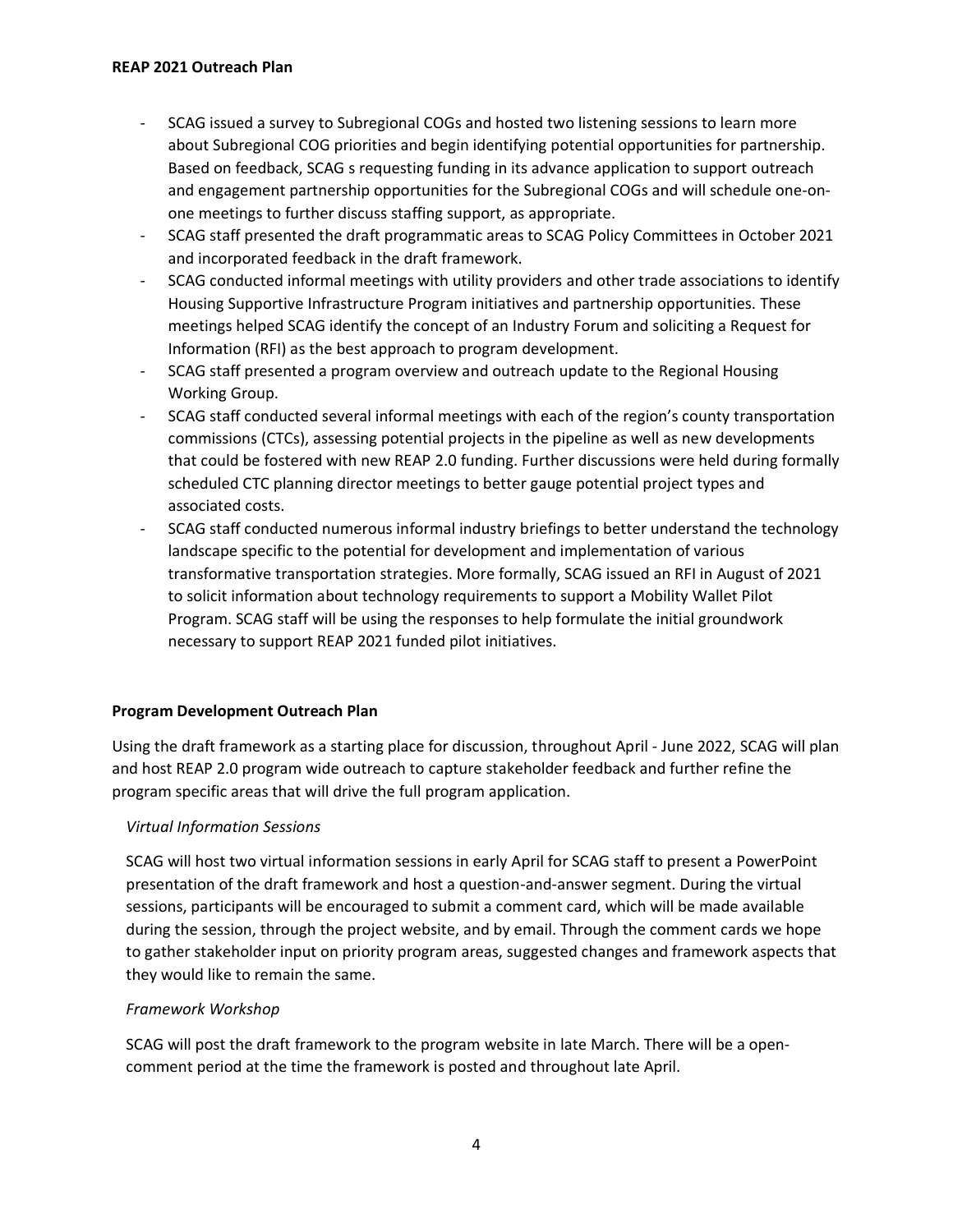#### **REAP 2021 Outreach Plan**

The comments received during the public comment period will be compiled, summarized and made available on the program website. SCAG will host a workshop to share what we heard from the comments and how they will be incorporated. This workshop will also include an opportunity for stakeholders to participate in an open discussion on the projects within the program areas and how to prioritize these projects.

## *SCAG Policy Committee Engagement*

SCAG staff will bring the final framework and the public comment period summary to SCAG's policy committees. Before moving forward to program area specific outreach, SCAG staff will recommend that the policy committees adopt the framework.

## *COG One-On-One Meetings*

SCAG will conduct one-on-one meetings with Subregional COGs in March and April 2022 to identify COG needs, partnership opportunities and the level of participation desired by each COG for development of the REAP 2021 program. These meetings build upon surveys and listening sessions with the COGs issued early in the year.

## Tribal Engagement

SCAG will facilitate informal one-on-one meetings and up to two virtual convenings to provide earlyon engagement with tribal leaders to gather input and facilitate the determination of an ongoing tribal engagement program. These meetings and convenings will serve to share the draft framework and get feedback on tribal program methods of engagement, format of engagement and topic areas.

# **Framework Core Objectives & Program Development**

Following SCAG's Policy Committees' adoption of the REAP 2021 Program framework, from June to October 2022, SCAG will conduct various program-wide and program-area specific outreach and engagement activities to get stakeholder feedback on program development. These engagement activities include presentations, surveys, virtual convenings, focus groups, and listening sessions.

### *SCAG Policy Committee Engagement*

SCAG staff will engage SCAG's Policy Committee's on the core objectives and projects that will be included in the proposed final application. SCAG will share feedback received during stakeholder engagement and will seek their approval on the work program to include in the final REAP 2021 application.

### *Presentations and Special Events*

SCAG will provide presentations and feedback at regularly scheduled meetings and special events of stakeholders. This may include providing presentations, hosting roundtables, providing event speakers and participating in panels. Thus far, SCAG has committed to hosting a roundtable to share proposed REAP 2.0 programs and seek feedback from attendees at ULI-LA's annual Urban Marketplace entitled "Advancing Equity Through Infrastructure". This is a unique event where attendees can meet with industry and civic leaders to learn about the latest housing and real estate trends, and opportunities essential to successful development projects.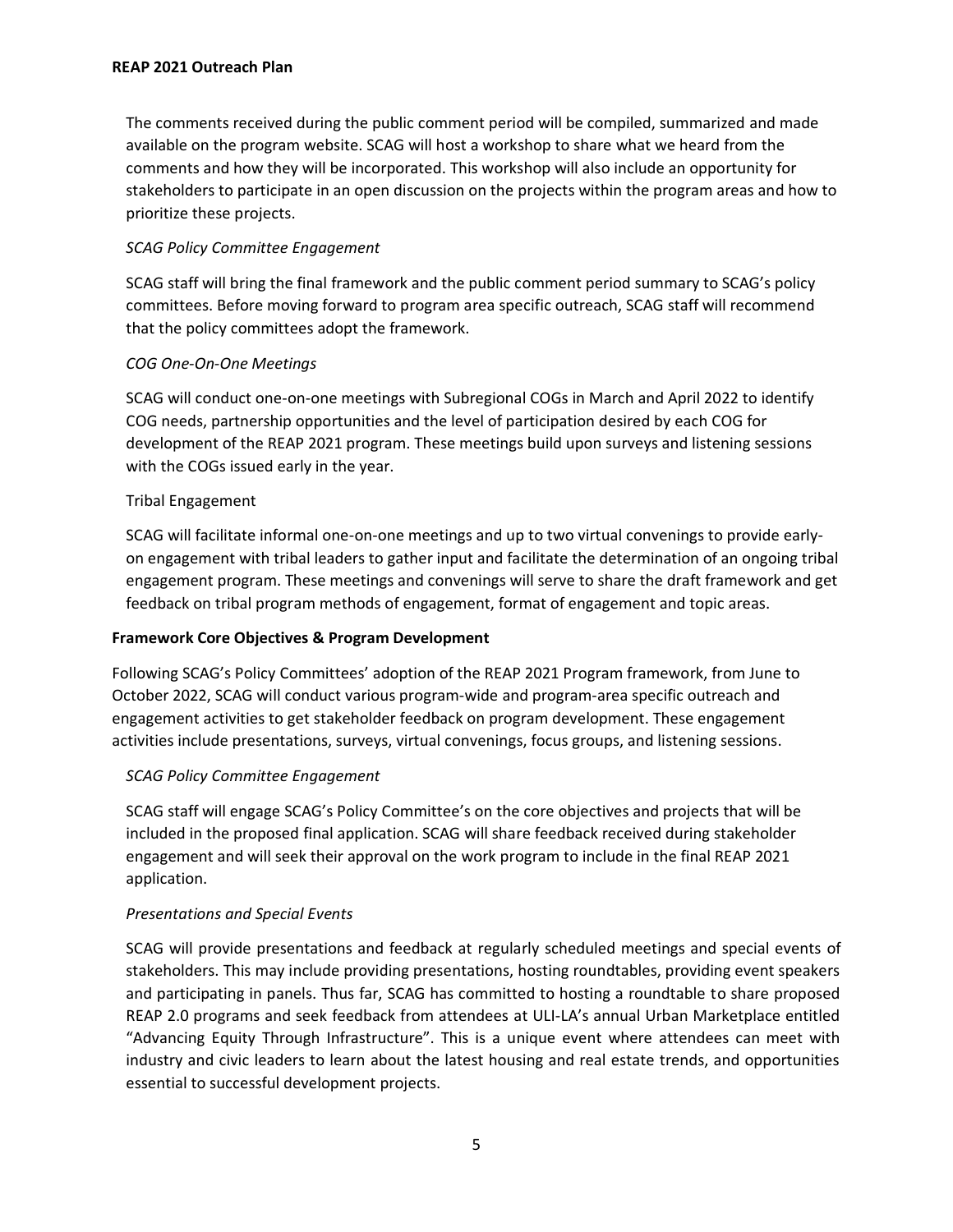## *Public Opinion Survey*

SCAG will advise and facilitate activities to assess public opinions on SCAG's REAP 2021 projects, initiatives, and messages. This could be done via surveys, polling, focus groups or other methods. This research would allow SCAG to get feedback from the public on a range of REAP 2021 related issues and to monitor change in attitudes and public confidence in political and civic leadership over time, and importantly to ensure support for the transformative planning and implementation activities funded by the REAP 2021 program.

## *Tribal Engagement – Leadership Summit*

Based on the tribal feedback provided during the early one-on-one meetings and virtual convenings, SCAG will host a tribal leadership summit to learn about ongoing efforts across the region and identify priorities and areas where SCAG can provide technical assistance and, where applicable, direct programmatic support. Based on the feedback provided during the outreach process, SCAG will develop a Regional Tribal Action Plan that outlines an ongoing tribal engagement program, with a summary and recommendations to help prioritize SCAG's work program and identify transformative planning and implementation activities related to tribal needs, to include in the final REAP 2.0 application. Activities will also follow SCAG's Tribal Engagement Consultation Policy.

# *Program Specific Outreach*

In addition to the program wide outreach, staff will pursue additional engagement to develop the programs within the specific program areas identified in the REAP 2.0 Program Framework.

### *Housing Supportive Infrastructure Program – Targeted Outreach*

### Virtual Focus Groups

SCAG will host fully interactive virtual focus groups of stakeholders to share information on the REAP 2.0 program and seek feedback on core programmatic concepts driving the development of the housing supportive infrastructure program. These focus groups will be organized to seek feedback from targeted cohorts that reflect a particular stakeholder group, with effort to ensure broad participation and representation from organizations that represent disadvantaged communities. The focus groups can also identify opportunities for coordination and collaboration. The focus group sessions will include short presentations from SCAG providing an overview of the program and will allow participants to provide feedback structured by discussion questions.

Potential Stakeholder Groups:

- Cities and Counties
- Community Based Organizations (with an emphasis on organizations working in DACs)
- Developers (Housing both non-profit and for-profit)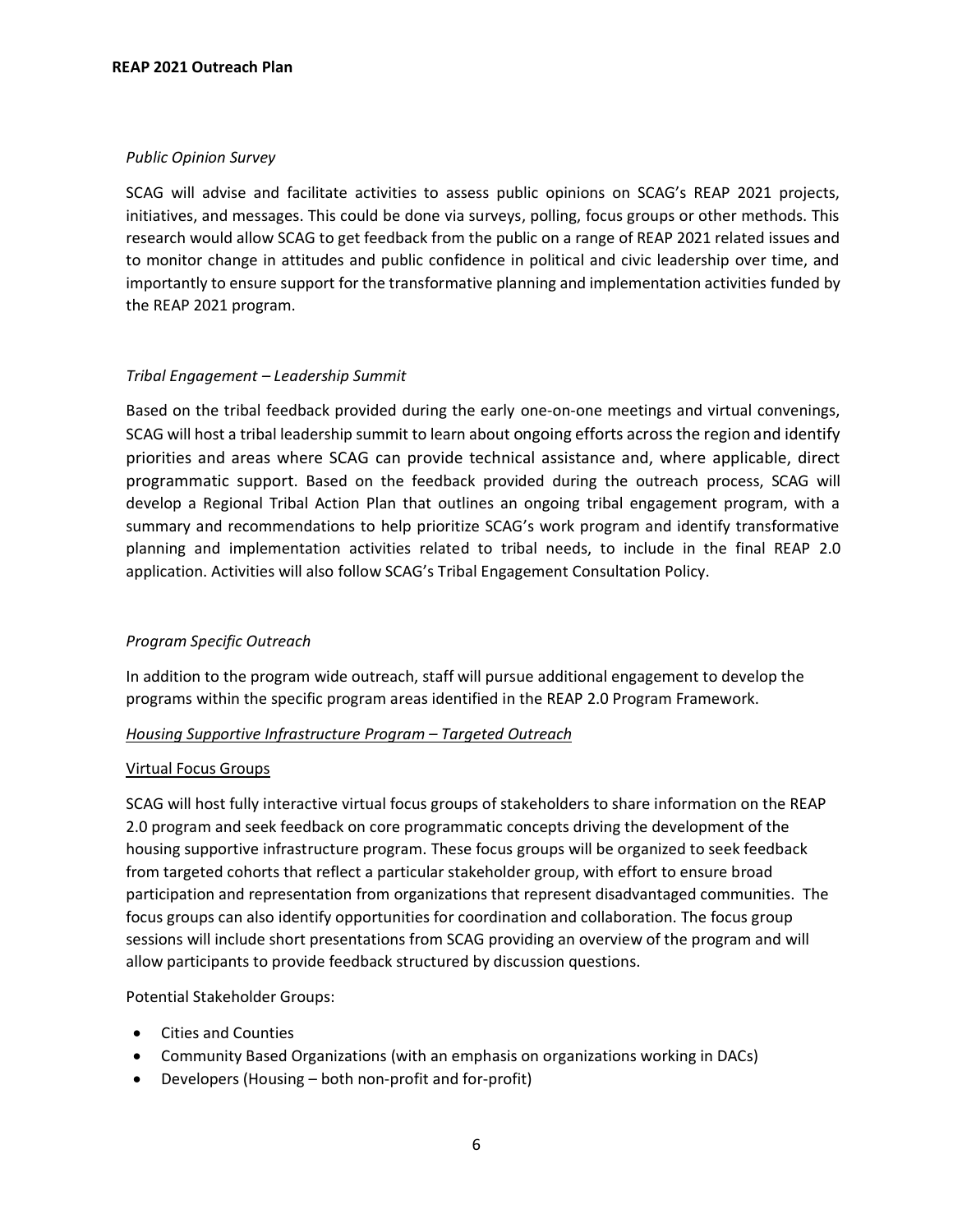#### **REAP 2021 Outreach Plan**

- Housing Financing Sector (including traditional lending/equity as well as CDFIs and other intermediaries)
- Utility providers
- Land Use Experts
- Housing Trust Funds
- Philanthropy

## City/County Listening Sessions

SCAG will host a series of listening sessions open to staff of SCAG's member cities and counties, with a focus on those working on land use planning, housing and related departments such as public works. This will be an opportunity for planning staff to learn more about the REAP 2021 program and provide feedback on core objectives and prioritization of projects. The listening sessions will be organized geographically and will allow for open dialogue. SCAG will make extended efforts to ensure that staff from cities and counties with a larger proportion of Disadvantaged Communities participate.

## One on One Meetings

As part of developing the housing supportive infrastructure program core objectives, SCAG will conduct limited one-on-one meetings with utility providers, subregional COGs and housing trust funds. The focus of these meetings is to understand efforts across the region that fall within key identified program areas and to figure out how to align program guidelines to facilitate and expand these efforts. To prepare for these meetings, SCAG staff will generate summaries of the targeted sectors. For example, SCAG will develop an inventory of utility providers in the area along with a summary of any existing programs or investments that support housing development. SCAG will also generate a list of housing trust funds in the region and their current status.

# Industry Forum and Request for Information and Proposals

To support development of the utility infrastructure program, SCAG will hold and Industry Forum and follow it with a Request for Information (RFI) or a Request for Information and Proposals (RFIP) to solicit concepts, partnerships and potentially proposals for transformative projects that address sustainable utility infrastructure, infill housing development and reduction of VMT. Based on the responses to the RFI/RFIP, SCAG will either craft program guidelines for a second phase solicitation or enter negotiations to fund proposals that were solicited.

# Housing Forum (Convening 2 Leadership Academy)

Under the REAP 2019 contract with consultant, LeSar Development, SCAG is offering 8 cohorts of Housing Policy Leadership Academy trainings across the SCAG region. As a part of this program, SCAG and LeSar are holding four convenings, in the form of Housing Forums. The first forum focused on new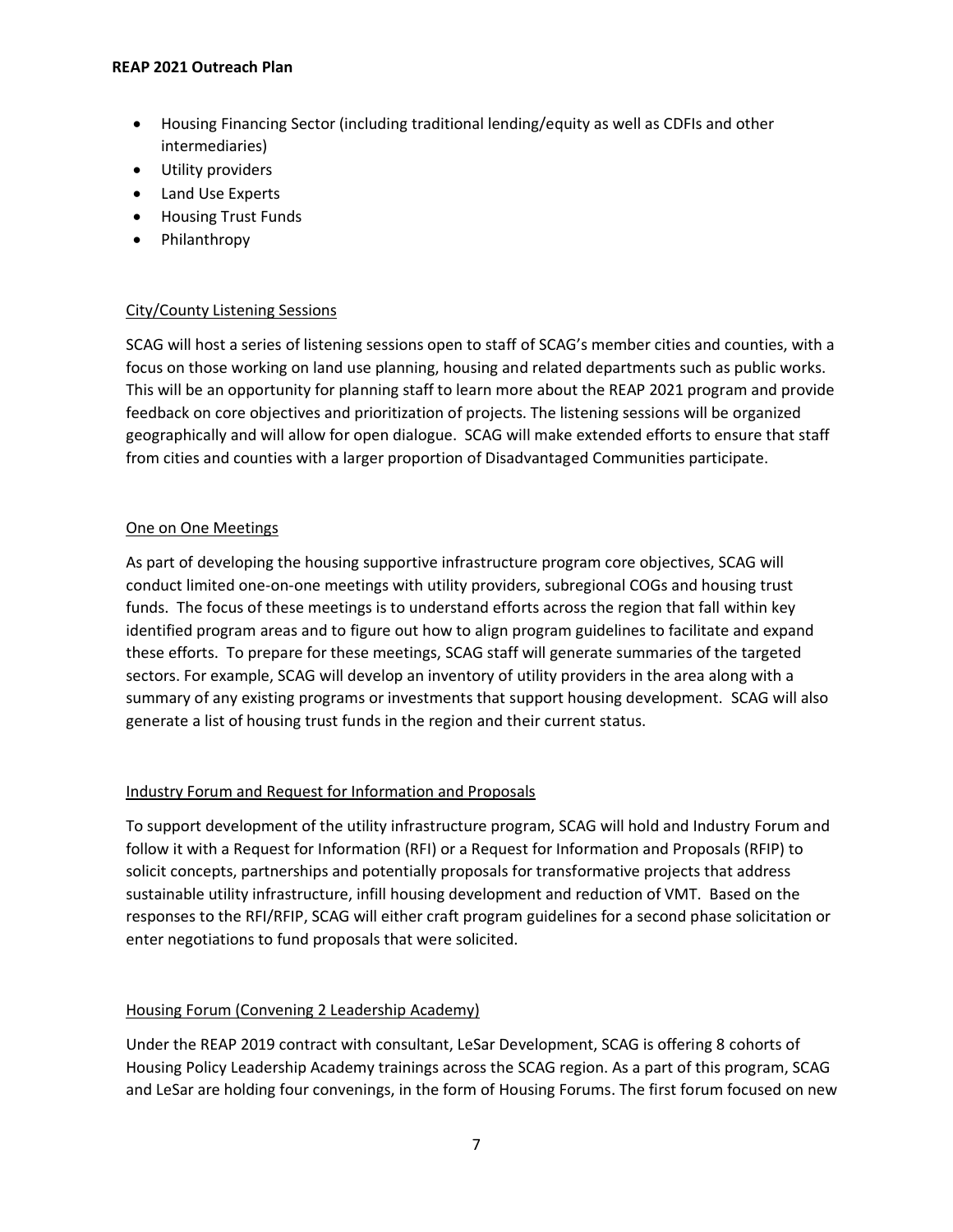legislation at the State and Federal level. The second Forum will focus on new funding sources for housing. SCAG will organize at least one panel and/or breakout session to focus on the proposed REAP 2.0 framework and offer opportunities for feedback on priorities and programs that are most effective at transformative planning and accelerating housing production.

## *Regional/County Transportation Commission (CTC) Partnership Program – Targeted Outreach*

In addition to the program wide outreach, additional activities to develop regional initiatives and the CTC Partnership Program will include the following.

## Working Group

SCAG will continue to engage each of the CTCs in the development of the CTC Partnership Program, including convening a formal CTC Partnership Working Group, anticipated to launch in late March. Upon HCD's release of state program guidelines for REAP 2.0, the Working Group will focus on development of regional program guidelines and establish a formal process for executing the CTC Partnership program, including soliciting, screening, and selection of projects that advance key Connect SoCal policies and strategies.

## Market Sounding and Request for Information and Qualifications/Proposals (RFIQ/RFIP)

Supplemental industry engagement efforts and/or RFI or RFIQ/RFIP may be issued to solicit new concepts or to build upon some existing program development efforts specific to transformative transportation strategies. Responses to the RFI/RFIP are anticipated to support SCAG's efforts to develop broader regional transportation strategies to augment CTC partnership initiatives.

### Market Research Groundwork Studies

SCAG will also facilitate studies and surveys to monitor travel of targeted populations, including but not limited to public opinion surveys, stated preference surveys, and focus groups. Work to date, in collaboration with UC Davis, has focused on a longitudinal survey of travel behavior, particularly examining COVID-19 related impacts throughout the SCAG region. Recognizing the challenges associated with capturing travel behavioral changes and trends of disadvantaged populations in broader survey work, SCAG plans to focus further research work on disadvantaged populations, exploring alternative recruitment strategies. Findings from continued research will support the development of SCAG's work program, including the prioritization of transformative initiatives.

# *Early Program Initiatives – Targeted Outreach*

SCAG will expand some existing programs in the Connect SoCal Implementation Strategy to support cities in implementing Connect SoCal. Early Program Initiatives will seek to provide immediate benefit to the region through developing transformative planning activities that can be implemented quickly to advance the Core Vision or Key Connections in Connect SoCal 2020 and refinement of these strategies in the 2024 plan update. Many of these initiatives were developed with extensive stakeholder engagement, but further development and/expansion of these programs will include additional stakeholder engagement.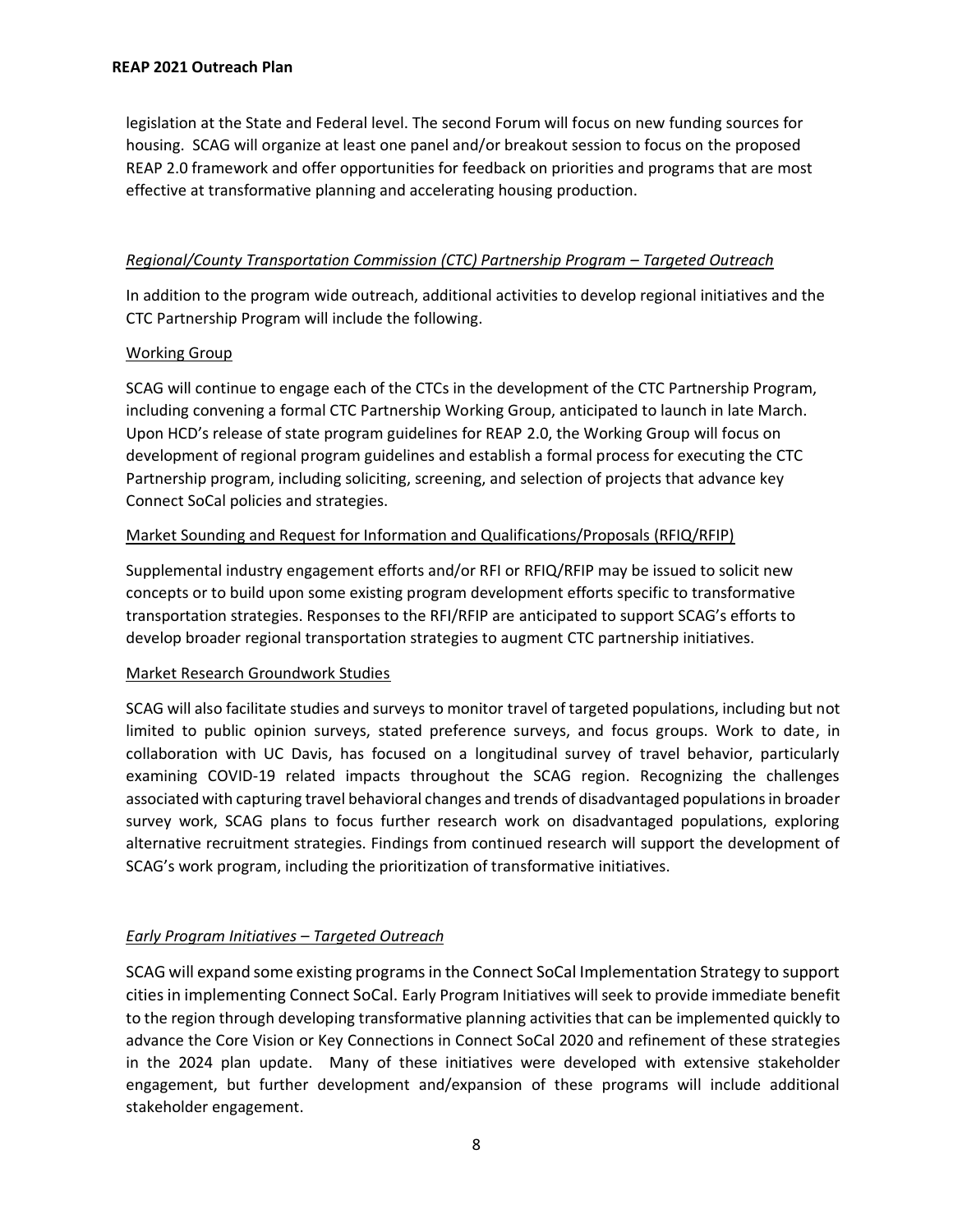### *Regional Data Platform*

Local general plans provide the legal underpinning for land use decisions and set the vision about how a community will grow, reflecting community priorities and values while shaping the future. Per Government Code section 65302, local general plans must include the following mandatory elements: land use, circulation, housing, conservation, open space, noise, and safety. SCAG's Regional Data Platform (RDP) provides data, planning templates and tools to help local jurisdictions update and align various elements of their general plans to advance sustainable planning at the local and regional level.

SCAG will host two information sessions to get input from local jurisdictions on SCAG's RDP successes and identify ways to make the tool a more valuable resource to support local planning. These sessions will allow SCAG to gain insight on how stakeholders can engage with the tool for a more participatory planning process. SCAG will explore new features and identify needs for additional training or technical support.

Through the Local Information Services Team (LIST), SCAG will continue to engage with subregional COGs, local jurisdictions, and key stakeholders to provide personalized one-on-one technical assistance to familiarize them with the tools and resources in the RDP. This service intends to build consensus, deliver useful information, and obtain feedback from local jurisdictions on SCAG's products like the Housing Element Parcel (HELPR) Tool and the Local Data Exchange (LDX) system.

## *SCP Call #4 Civic Engagement, Equity & Environmental Justice*

SCAG's Sustainable Communities Program (SCP) provides resources to local agencies for local planning and is a key implementation tool of Connect SoCal. The SCP strengthens partnerships to promote healthy, connected, and equitable communities. This Call for Applications is focused on Civic Engagement, Equity & Environmental Justice and prioritizes funding in communities of concern (COCs) and SB 535 disadvantaged communities (DACs) in priority counties.

To support program development, SCAG held two listening sessions in July 2021 with over 53 attendees. Partners were invited to share feedback on the program and provide input on the Call development. Following the listening sessions, SCAG conducted targeted one-to-one meetings with CBOs and other partners in priority areas to further engage partners. SCAG is continuing engagement with various efforts planned for spring and summer 2022, including two listening sessions planned for June, additional one-to-one meetings with partners in priority areas, and a robust communications plan to promote the feedback opportunities. SCAG also plans to present at various Regional Planning Working Groups to promote the Call and receive further input from partners. SCAG will apply the findings to develop program guidelines and identify eligible projects. Stakeholder feedback may also help identify a new call for projects that support infill housing development, reduction of VMT and support multi-mobility goals.

*Go Human: Active Transportation, Safety Planning & Community Engagement Expansion*